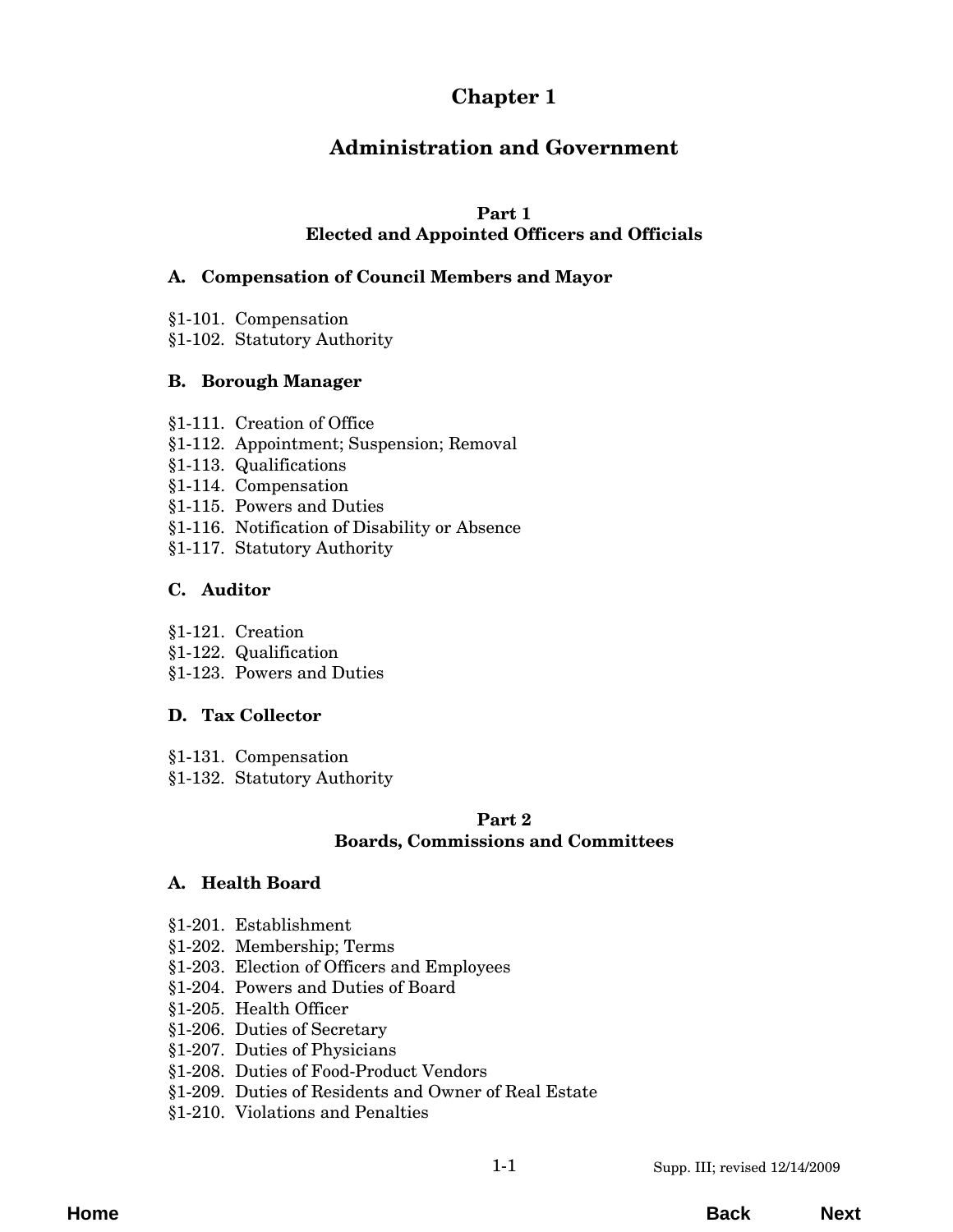# **B. Abington Area Joint Recreation Board**

- [§1-211. Establishment; Authority and Function](#page-16-0)
- §1-212. Agreement Approval
- §1-213. Appropriation of Funds

#### **C. Planning Commission**

- §1-221. Creation; Membership
- §1-222. Terms; Vacancies
- §1-223. Rules and Regulations; Annual Report; Employees
- §1-224. Preparation of Requirements
- §1-225. Powers and Duties
- [§1-226. Consistency with Other Provisions; Approval of Council](#page-18-0)
- [§1-227. Incompatibility of Office](#page-19-0)

#### **Part 3**

### **[Attorney Fees for Collection of Delinquent Municipal Accounts](#page-20-0)**

- §1-301. Schedule of Attorney's Fee
- §1-302. Notice Required
- §1-303. Contents of Notice

### **Part 4**

#### **[Intergovernmental Cooperation Agreement–Municipal Utility Alliance](#page-22-0)**

- §1-401. Joinder to Agreement
- §1-402. Authorization
- §1-403. Notices
- §1-404. Terms of Cooperation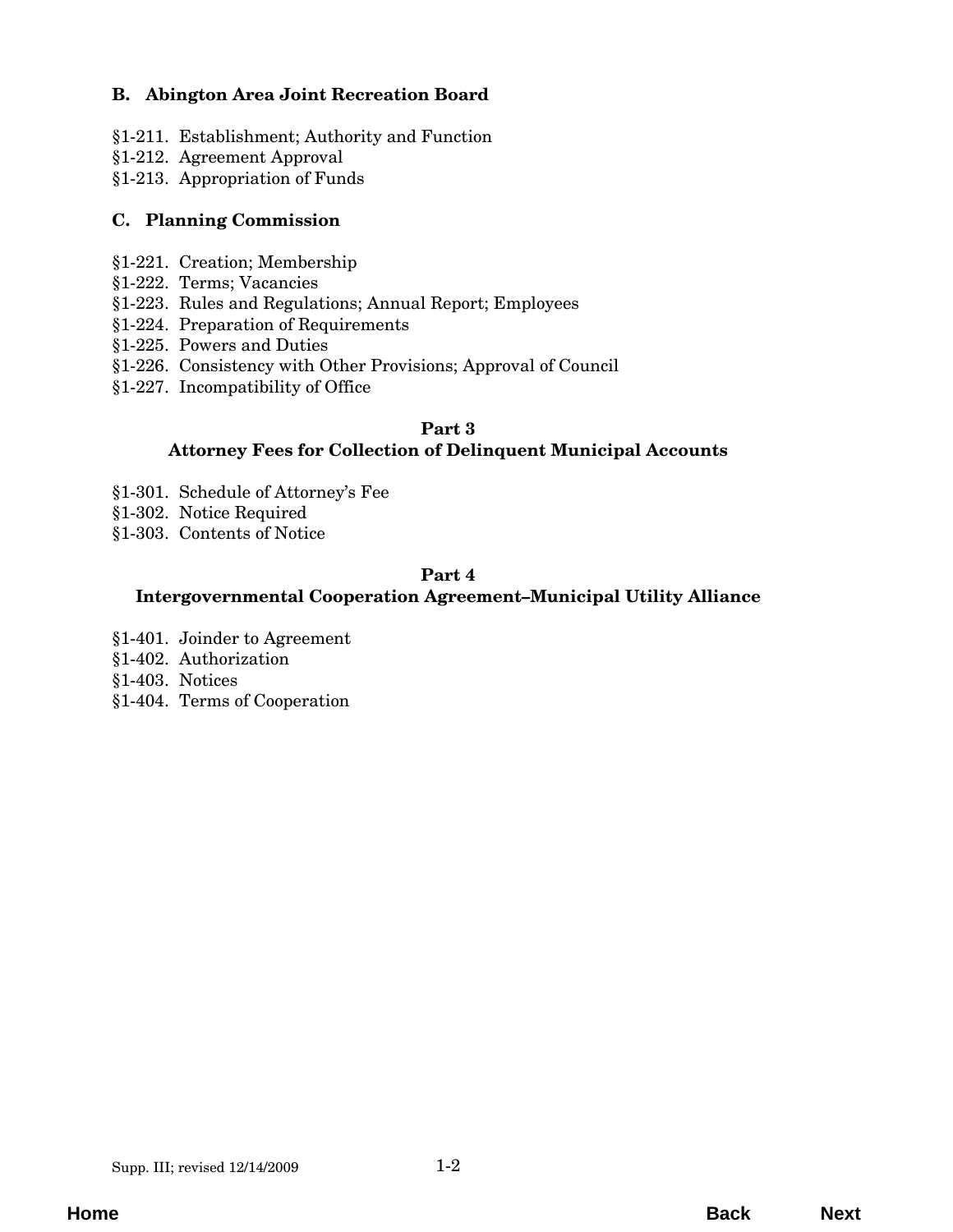# **Elected and Appointed Officers and Officials**

### <span id="page-2-0"></span>**A. Compensation of Council Members and Mayor**

#### **§1-101. Compensation**.

The compensation of each member of the Council of the Borough of Clarks Green and of the Mayor of the Borough of Clarks Green shall be increased to \$1,800 per annum, payable in quarterly installments, effective April 1, 1996. (*Ord. 2-1996*, 4/8/1996)

### **§1-102. Statutory Authority**.

This Part is enacted pursuant to §§1001 and 1025 of the Borough Code, 53 P.S. §§46001, 46025.

(*Ord. 2-1996*, 4/8/1996)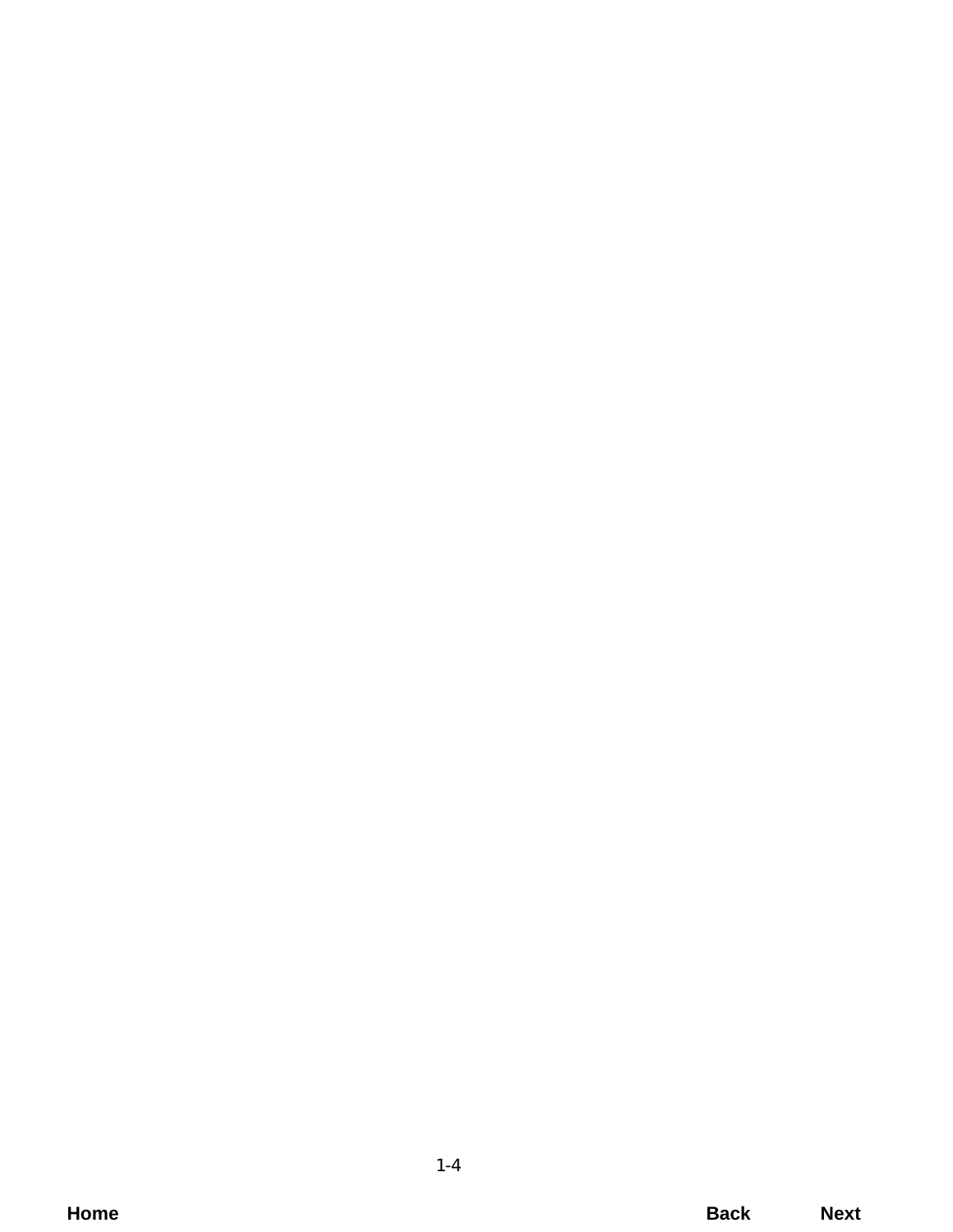#### <span id="page-4-0"></span>**B. Borough Manager**

#### **§1-111. Creation of Office**.

The office of Borough Manager is hereby created by the Borough Council of the Borough of Clarks Green (the "Council").

(*Ord. 7-1991*, 12/9/1991)

#### **§1-112. Appointment; Suspension; Removal**.

The Borough Manager (the "Manager") shall be appointed by a majority of all the members of the Council and shall serve subject to removal by the Council at any time by a vote of the majority of all the members of the Council; provided, that the Council shall furnish the Manager notice of such removal at least 30 days prior to the effective date of such removal. During the interim, the Council may suspend the Manager from duty but shall continue his compensation.

(*Ord. 7-1991*, 12/9/1991)

#### **§1-113. Qualifications**.

The Manager shall be chosen on the basis of his or her executive and administrative abilities, with special reference to actual experience in or knowledge of accepted practices in respect to the duties of the Manager as herein outlined.

(*Ord. 7-1991*, 12/9/1991)

#### **§1-114. Compensation**.

The compensation, hours of employment and benefits of the Manager shall be fixed, from time to time, by the Council.

(*Ord. 7-1991*, 12/9/1991)

#### **§1-115. Powers and Duties**.

The Manager shall be the business manager of the Borough and shall be responsible to the Council as a whole for the proper and efficient administration of the Borough. His powers and duties shall relate to the general management of all Borough business not expressly imposed or conferred by statute upon other Borough officers. Subject to recall by the Council, the Borough Manager shall:

A. Serve as the Zoning Officer.

B. Serve as the Permit Officer.

C. Serve as the Street Excavation Inspector.

D. Serve as the Code Enforcement Officer.

E. Propose policies and procedures pertaining to the effective administration of the government of the Borough.

F. Supervise all Borough employees.

G. Monitor personnel functions to determine if these functions are in accordance with the objectives of the Council.

H. Provide guidance and training to employees and officials in the accom-

**Home Back Next**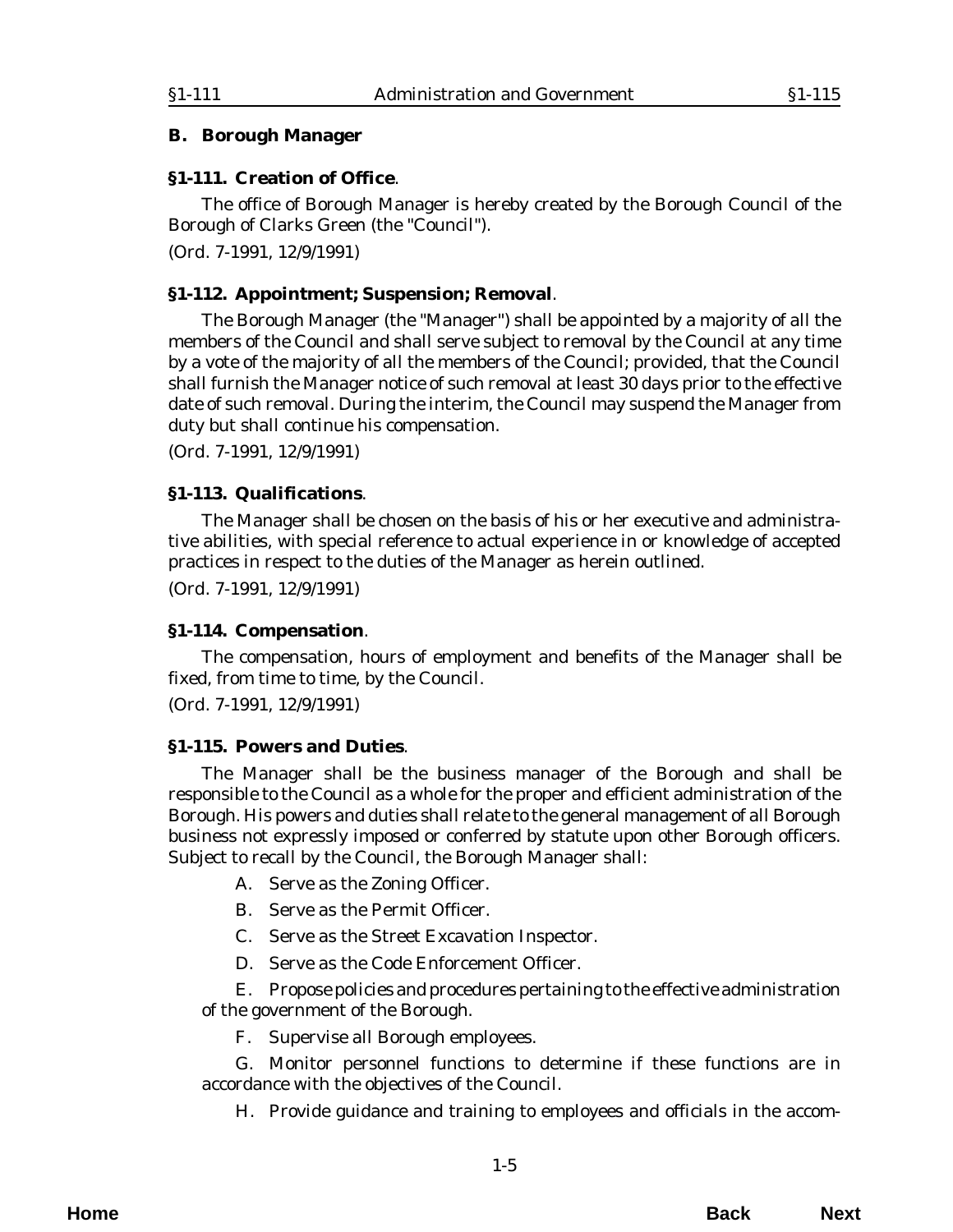<span id="page-5-0"></span>plishment of the objectives of their roles.

I. Subject to the approval of the Council, hire and dismiss Borough employees.

J. Develop and implement, with Council approval, a viable public relations program.

K. Assist municipal officials and employees with special technical tasks, projects and problems.

L. Develop an agenda and supply pertinent data for each meeting of the Council.

M. Administer the provisions of all franchises, leases, permits and privileges granted by the Borough.

N. Hold such other municipal offices or head one or more of the municipal departments as the Council may, from time to time, direct.

O. Attend all meetings of the Council, its commissions and its committees, with the right to take part in any discussion.

P. Upon receipt of any complaint regarding Borough services, investigate and properly dispose of such complaint and report the results thereof to the Council.

Q. Assist in the preparation of bid specifications and in the analyses of bids for acceptability by the Council.

R. Propose and assist in the securing of financial aid in the form of grants and loans from other governmental agencies.

S. Inform the Council as to the conduct of Borough affairs, submit periodic reports on the condition of the Borough finances and such other reports as the Council requests and make such recommendations to the Council as he or she deems advisable.

T. Upon request of the Council, submit to the Council, as soon as possible after the close of the fiscal year, a complete report of the finances and/or the administrative activities of the Borough for the preceding year.

U. Assist the Council in the letting of contracts in accordance with law and supervise the performance and faithful execution of the same, except insofar as such duties are expressly imposed by statute upon some other Borough officer.

V. Prepare and submit a proposed annual budget and capital program to the Council.

(*Ord. 7-1991*, 12/9/1991)

#### **§1-116. Notification of Disability or Absence**.

The Manager shall promptly notify the President of the Council if he or she becomes incapacitated or is absent from duty.

(*Ord. 7-1991*, 12/9/1991)

### **§1-117. Statutory Authority**.

This Part is enacted pursuant to §§1141 through 1143 of the Borough Code, 53 P.S. §§46141 through 46143 of the Commonwealth of Pennsylvania.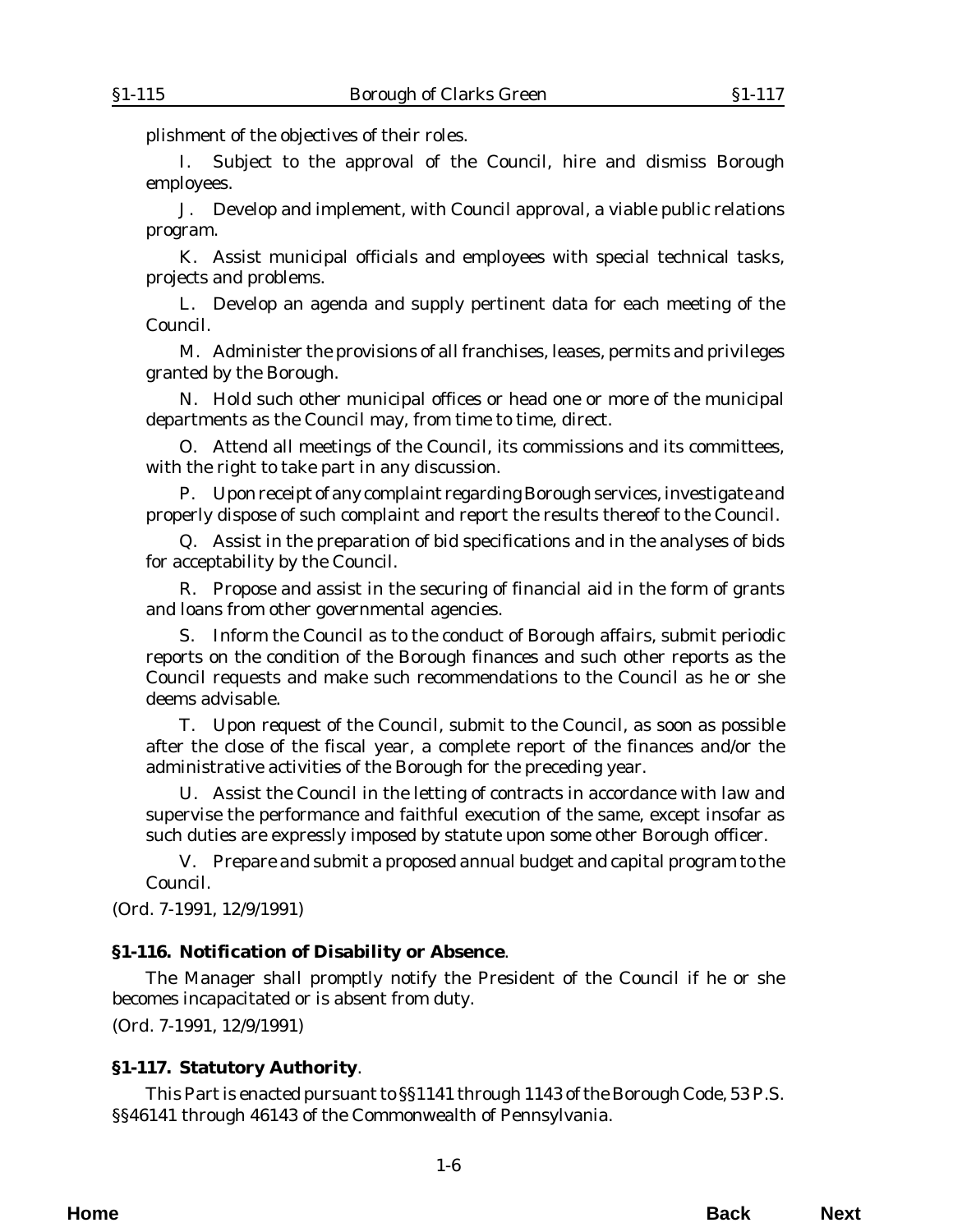(*Ord. 7-1991*, 12/9/1991)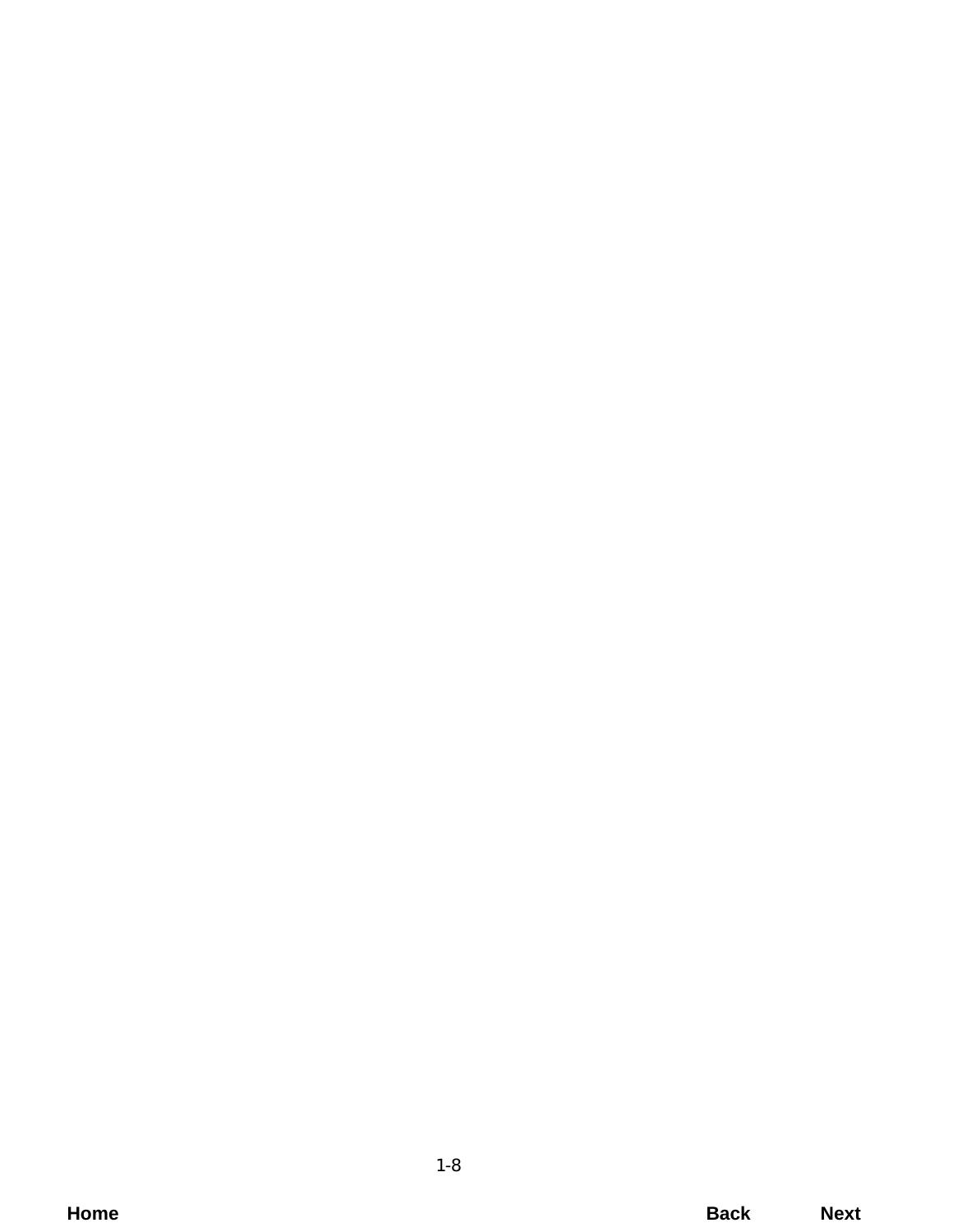#### <span id="page-8-0"></span>**C. Independent Auditor**

#### **§1-121. Creation**.

There is hereby created the position of independent auditor for the Borough of Clarks Green.

(*Ord. 3-1972*, 6/12/1972)

#### **§1-122. Qualification**.

Said independent auditor shall be a certified public accountant, registered in Pennsylvania.

(*Ord. 3-1972*, 6/12/1972)

#### **§1-123. Powers and Duties**.

1. Said independent auditor shall make an independent examination of the accounting and financial records of the Borough of Clarks Green. The independent auditor shall examine, audit and settle all accounts whatsoever in which the Borough is concerned, and the audit shall consist of an examination in accordance with generally accepted auditing standards and shall include such tests of the accounting record and such other auditing procedures as he considers necessary in the circumstances. [*Ord. 3-1989*]

2. The independent auditor shall audit the accounting records of the Borough of Clarks Green and shall prepare a report on the examination which shall set forth:

A. The scope of his examination.

B. His opinion of the fairness of the presentation of the financial statement of the Borough which shall show a complete statement of the financial condition of the Borough, giving in detail the actual indebtedness, the amount of the funded debt, the amount of the floating debt thereof, the valuation of taxable property therein, the assets of the Borough, with the character and value thereof, and the date of maturity of the respective forms of funded debt thereof.

C. Such other duties as may be prescribed by the Act of 1966, February 1, 1965, No. 581, § 1196, 53 P.S. §46196, defining the duties of an independent auditor.

[*Ord. 3-1989*]

3. The independent auditor shall prepare all financial reports as may be required of Boroughs by the Commonwealth of Pennsylvania.

(*Ord. 3-1972*, 6/12/1972; as amended by *Ord. 3-1989*, 10/9/1989, §4-3.A and .B)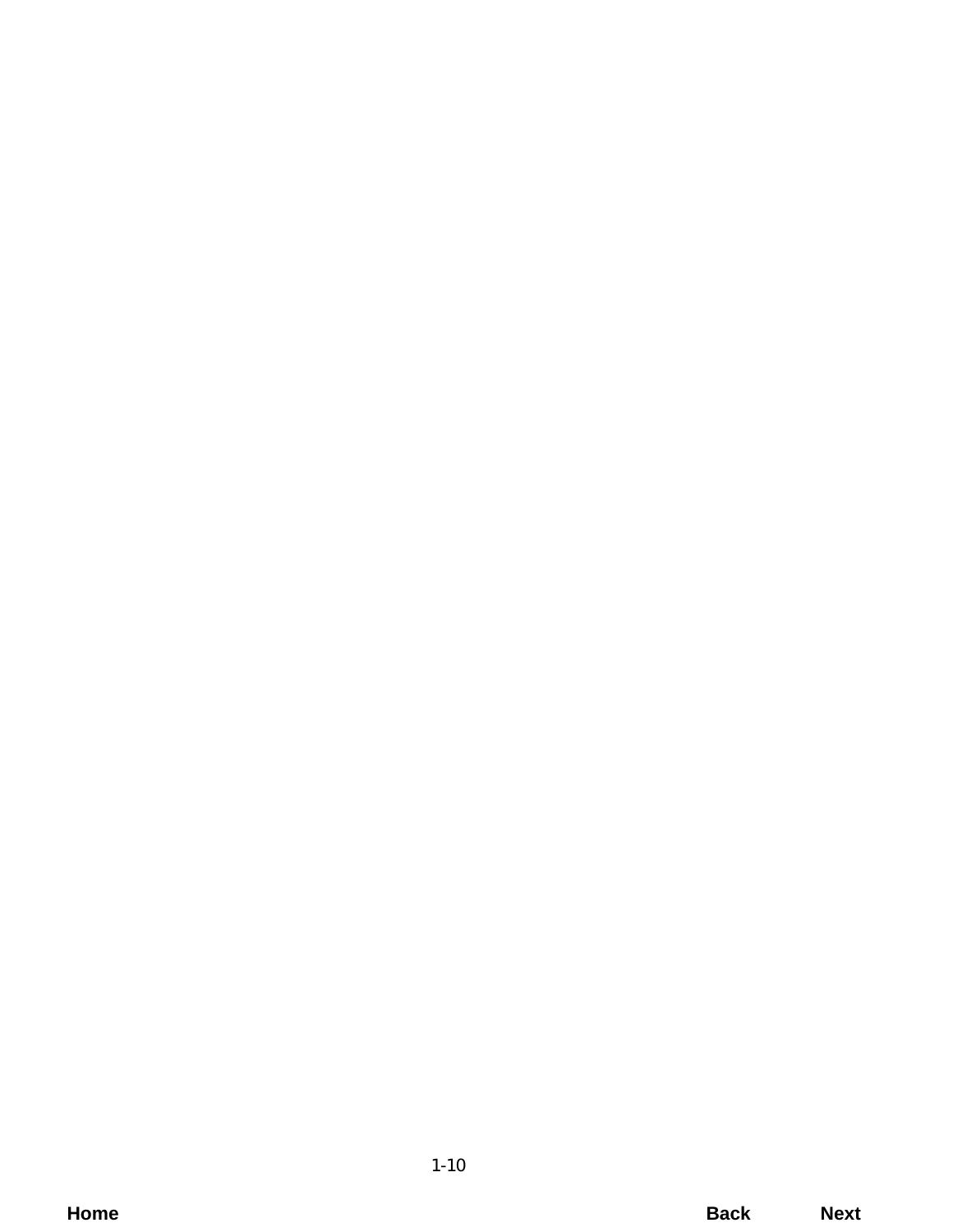#### <span id="page-10-0"></span>**D. Tax Collector**

#### **§1-131. Compensation**.

The compensation to be paid to the Borough Tax Collector for collection of real estate taxes for the year 2010 and each year thereafter is fixed at a salary of \$6,000 per year subject to applicable withholdings and deductions. The salary shall be paid quarterly on March 31, June 30, September 30, and December 31 of each year. The Borough Real Estate Tax Collector shall also be entitled to reimbursement for all reasonable out-of-pocket expenses incurred in performance of his or her duties. All such expenses shall be subject to approval by Borough Council.

(*Ord. 2-2009*, 2/9/2009, §1)

# **§1-132. Statutory Authority**.

This Part 1D is enacted pursuant to §5511.36 of the Local Tax Collection Law, 72 P.S. §5511.36a.

(*Ord. 2-2009*, 2/9/2009, §1)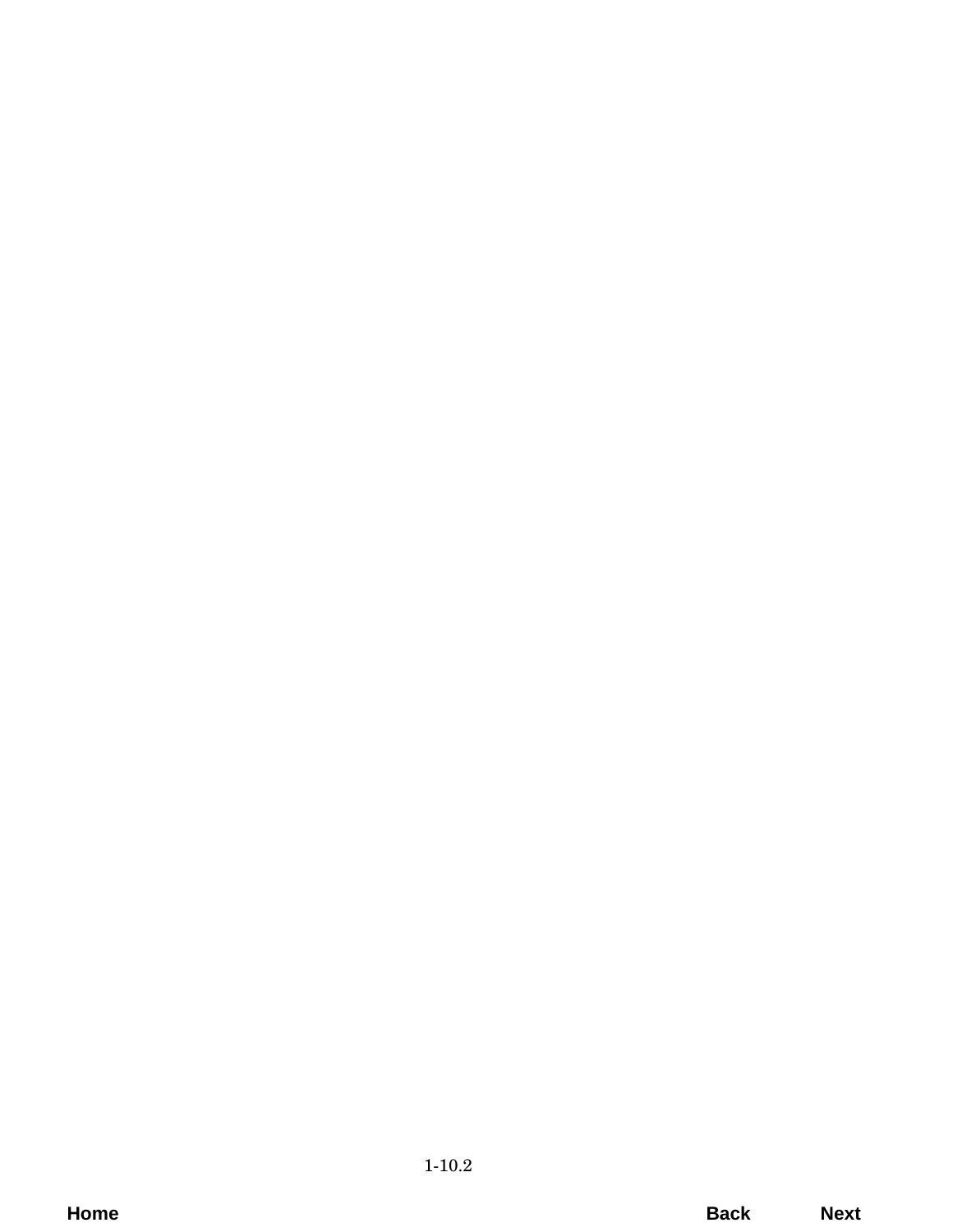#### **Boards, Commissions and Committees**

#### <span id="page-12-0"></span>**§1-201. Establishment**.

Board of Health, hereinafter called the "Board," shall be established and maintained in the Borough of Clarks Green in accordance with §3101 of the Borough Code, 53 P.S. §48101.

(*Ord. 4-1956*, 11/12/1956; as amended by *Ord. 3-2005*, 10/10/2005)

#### **§1-202. Membership; Terms**.

The Borough Council shall appoint five members to serve on the Board of Health, of which at least one shall be a physician as required by the Borough Code. Upon establishment, one such member shall be appointed to serve for 1 year; one member shall be appointed to serve for 2 years; one member shall be appointed to serve for 3 years; one member shall be appointed to serve for 4 years; one member shall be appointed to serve for 5 years; and, thereafter, one member shall be appointed each year to serve for 5 years. If any vacancy occurs, a member shall be appointed to serve the unexpired term of the person whose removal caused that vacancy.

(*Ord. 4-1956*, 11/12/1956; as amended by *Ord. 3-2005*, 10/10/2005)

#### **§1-203. Election of Officers and Employees**.

Immediately after the members of the Board shall be appointed and shall qualify, they shall take and subscribe to the oath provided for Borough officers and thereafter shall meet for organization and shall elect one of their own number to act as President of the Board. The Board shall also have the power to elect a Secretary who may or may not be a member of the Board, and the Board may similarly elect a Health Officer as hereinafter provided who shall not be a member of the Board.

(*Ord. 4-1956*, 11/12/1956)

### **§1-204. Powers and Duties of Board**.

1. The Board of Health shall meet at regular intervals as the Board may decide, which meetings shall be at least four times per year, and hold such other special meetings as the conditions of the Borough may require.

2. The Board of Health may from time to time adopt such rules and regulations as do not abridge or contradict the laws of the Commonwealth of Pennsylvania, rules and regulations of the Pennsylvania State Secretary of Health or the duly enacted ordinances of the Borough.

3. The Board of Health shall have general supervision of the sanitary conditions of the Borough, may quarantine all premises upon which cases of communicable disease exist which are required by law or by regulation of the State Department of Health to be quarantined and shall have the power to perform all of the duties set forth in the Borough Code and any supplements thereto. [*Ord. 3-2005*]

4. The Board shall submit annually to the Borough Council before the

**Home Back Next**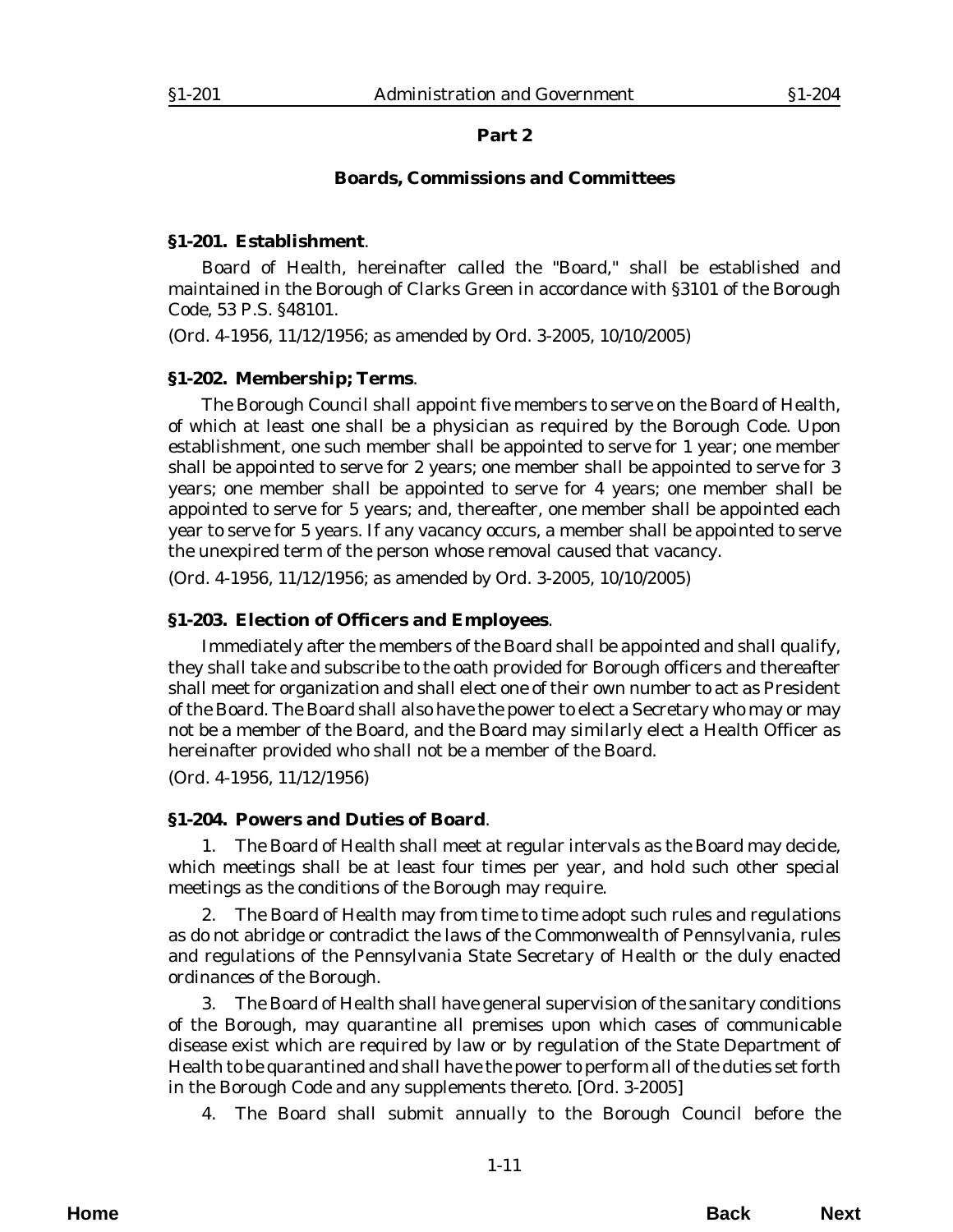<span id="page-13-0"></span>commencement of the fiscal year a detailed estimate and budget of the probable receipts and expenditures of the Board during the ensuing year, together with a report containing such information and suggestions relative to the sanitary conditions and the requirements of the Borough as it may deem proper.

(*Ord. 4-1956*, 11/12/1956; as amended by *Ord. 3-2005*, 10/10/2005)

### **§1-205. Health Officer**.

1. The Board may appoint a person qualified by State regulation to act as Borough Health Officer for such compensation as the Borough Council by resolution may approve.

2. It shall be the duty of the Health Officer to fulfill the duties imposed by the Acts of Assembly of the Commonwealth of Pennsylvania and, in addition thereto, to execute such lawful directions of the Board as the Board, in the exercise of its powers, may determine.

(*Ord. 4-1956*, 11/12/1956)

### **§1-206. Duties of Secretary**.

1. The Secretary of the Board shall perform such duties as are required by the Acts of Assembly of the Commonwealth of Pennsylvania, keep accurate minutes of the official actions of the Board, draw and certify to the Treasurer of the Borough orders for the payment of moneys on account of the Board, render such statements of receipts and expenditures as the Board may direct and prepare, under the direction of the Board, the annual report to the Borough Council.

2. It shall be the duty of the Secretary of the Board to forward to the State Department of Health such forms and reports as may be required by law.

(*Ord. 4-1956*, 11/12/1956)

### **§1-207. Duties of Physician**.

1. Every physician practicing medicine within the territorial limits of the Borough of Clarks Green who shall treat or examine any person suffering from any reportable disease which, under the laws of the Commonwealth of Pennsylvania or the rules and regulations of the State Department of Health, is required to be reported to the health authorities shall report each and every such case to the Lackawanna County Board of Health or its designated representative and, if such does not exist, then to the designated representative of the Secretary of Health of the Commonwealth of Pennsylvania. [*Ord. 4-1990*]

2. No physician practicing within the limits of the Borough shall conceal or in any way assist any other person to conceal any case of quarantinable disease or in any other way interfere with the proper performance by the Board and/or Health Officer of their legal duties.

(*Ord. 4-1956*, 11/12/1956; as amended by *Ord. 4-1990*, 7/9/1990)

### **§1-208. Duties of Food-Product Vendors**.

All stores, shops, stands or wagons from which articles of food are vended or sold must be at all times kept clean and in a sanitary condition free from decayed,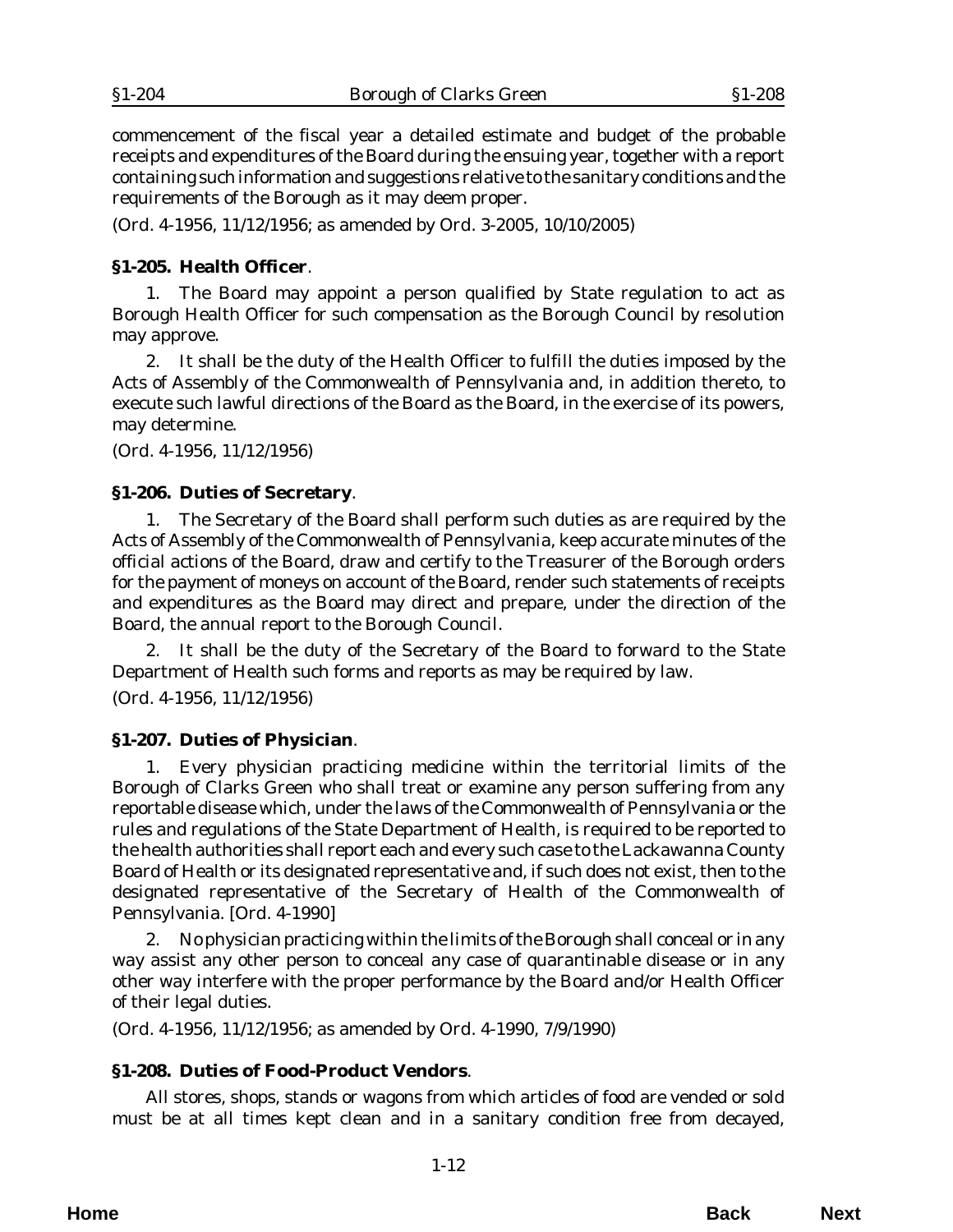<span id="page-14-0"></span>decomposed or otherwise spoiled animal or vegetable matter and shall at all times be open to the inspection of the Health Officer or any member or authorized agent of the Board.

(*Ord. 4-1956*, 11/12/1956)

# **§1-209. Duties of Residents and Owners of Real Estate**.

1. No owner of real estate, resident of the Borough or other person shall secrete or allow to be secreted, on premises within the Borough, any person suffering from a communicable disease, quarantinable under the rules and regulations of the State Department of Health, nor shall such person refuse to admit the Health Officer or a physician deputized by the Board of Health to such premises in making investigation of a suspected case of a contagious disease or a nuisance which might be a menace to public health, nor shall any such person maintain or permit to be maintained within this Borough any condition productive of a nuisance detrimental to the public health or which may be so declared by the Board, nor install or use any system of disposal of sewer except as complies with the ordinances of said Borough thereunto appertaining and approved by the Board, nor shall any such person place or allow to be placed any refuse or organic matter subject to decomposition on any alley or street of the Borough or upon the surface of the ground at any place so as to be offensive or so as to constitute a menace to health of other persons in the Borough.

2. Upon formal notice from the Board that a nuisance or other menace to public health exists on any premises within said Borough, the owner and/or occupant of such premises shall abate such nuisance or remove such threat to health immediately upon receipt of such notice from the Board.

(*Ord. 4-1956*, 11/12/1956)

### **§1-210. Violations and Penalties**.

1. Any person who violates any of the provisions of this Part shall, upon conviction thereof, be sentenced to a fine of not more than \$1,000, plus costs, and, in default of payment of said fine and costs, to imprisonment for a term not to exceed 30 days. [*Ord. 3-2005*]

2. Upon any violation of this Part which also constitutes a violation of an Act of Assembly of the Commonwealth of Pennsylvania for which a penalty is provided by said statutes which is inconsistent with the penalty provided by this Part, then and in that event the penalties provided by the Act of Assembly shall take precedence to the penalty provided by this Part and shall be the only penalty imposed for such violations.[*Ord. 3-1989*]

3. In addition to penalties for violations, the Borough may enforce any order of the Board made in pursuance of its lawful powers by action in law or equity against any person or persons who have violated the terms of this Part who refuse to obey such lawful orders of the Board.

(*Ord. 4-1956*, 11/12/1956; as amended by *Ord. 3-1989*, 10/9/1989, §14-10; and by *Ord. 3-2005*, 10/10/2005)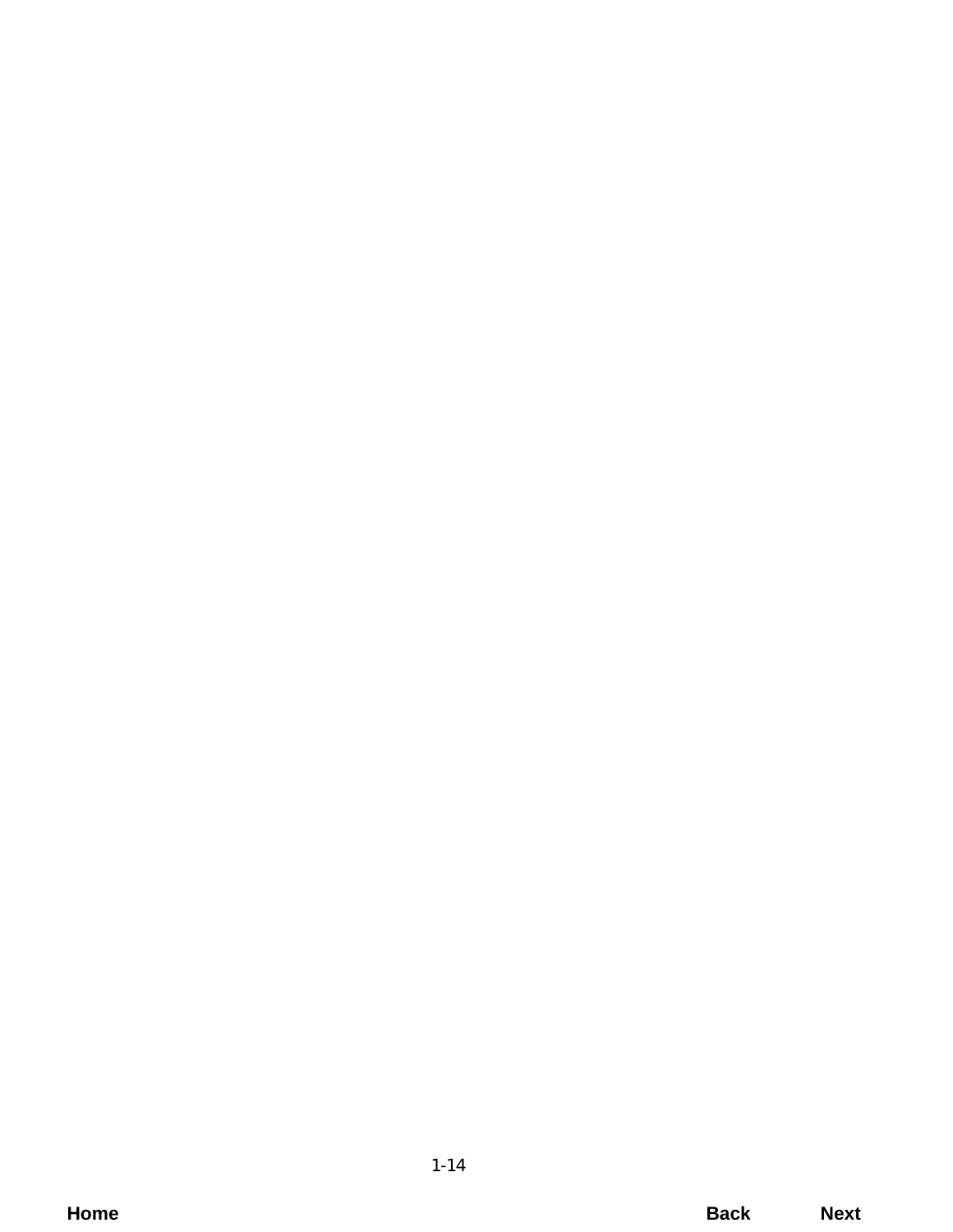### <span id="page-16-0"></span>**B. Abington Area Joint Recreation Board**

### **§1-211. Establishment; Authority and Functions**.

The Borough Council of the Borough of Clarks Green is hereby authorized to enter into joint agreements with other participating municipalities in the Abington area to establish a joint board to be known as the "Abington Area Joint Recreation Board," and defining the authority and functions of said Joint Board, the manner in which the Joint Board shall make reports, the sharing of expenses of the Joint Board and such other provisions as the Board of Supervisors shall deem appropriate and desirable to govern the establishment, functioning and termination of such Joint Board, including the right to make application for state and federal grants for planning purposes, and in general to develop and formulate a specific plan of acquisition, development and operation of regional recreation areas and facilities, and a plan of financing of the same, to be submitted to the Borough Council of Clarks Green and the governing bodies of the other participating municipalities for approval by ordinance or resolution, as appropriate, in accordance with the provisions of the General Cooperation Law. (*Ord. 2-1972*, 2/14/1972)

#### **§1-212. Agreement Approval**.

The form of joint agreement attached to and made a part of this Part is hereby approved and execution thereof hereby authorized.<sup>1</sup>

(*Ord. 2-1972*, 2/14/1972)

### **§1-213. Appropriation of Funds**.

The Borough shall be entitled to appropriate from general funds such sums as are necessary to cover the initial expenses of the Joint Board in accordance with budgets approved by the participating municipalities in accordance with said joint agreement, as well as such sums as are required for projects undertaken by the Joint Board duly approved by the participating municipalities under said joint agreement and its supplements and revisions, as therein provided.

(*Ord. 2-1972*, 2/14/1972)

<sup>&</sup>lt;sup>1</sup>Editor's Note: The agreement is on file in the Office of the Borough Secretary and may be inspected during regular business hours.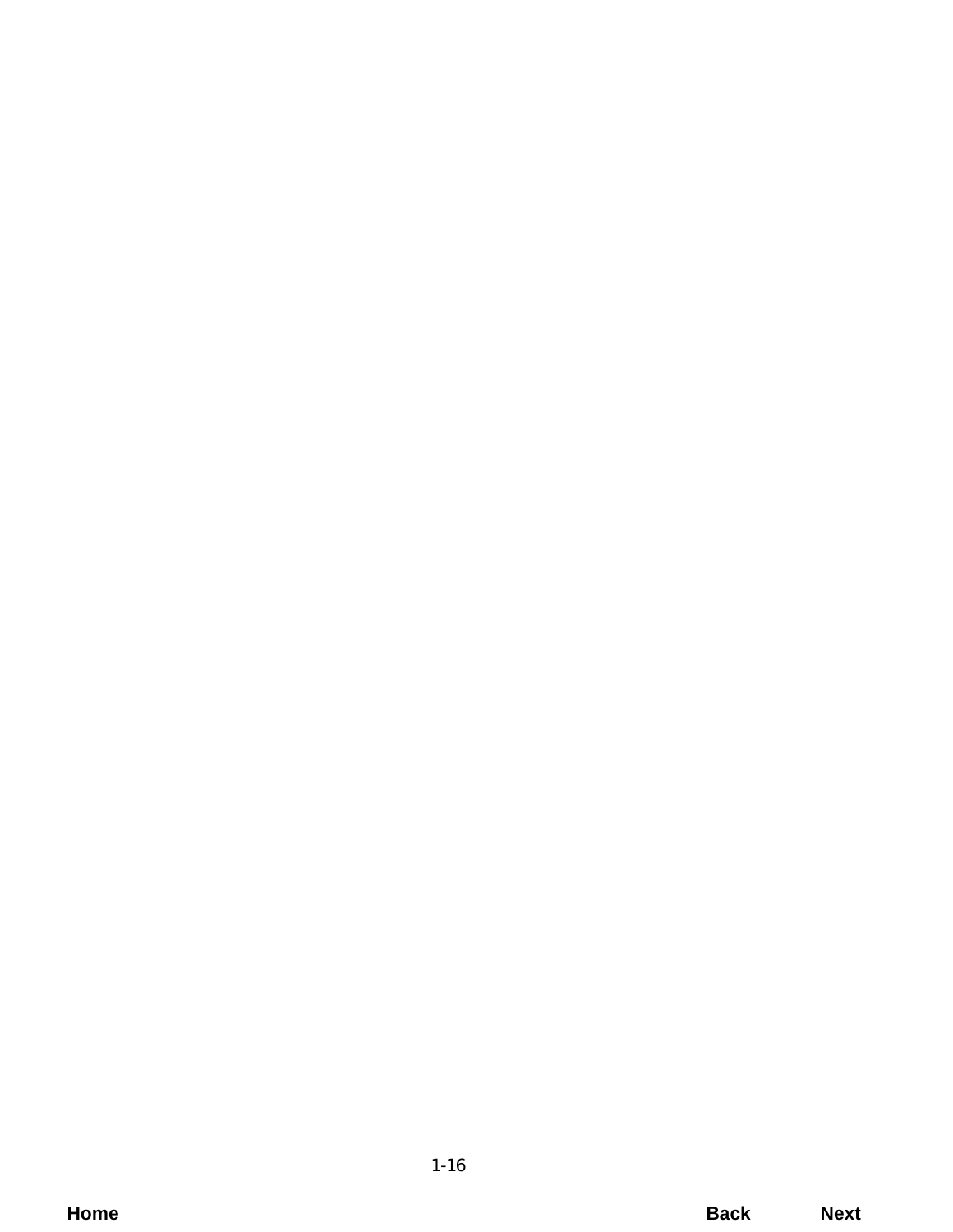#### <span id="page-18-0"></span>**C. Planning Commission**

#### **§1-221. Creation; Membership**.

There is hereby created a Borough Planning Commission to consist of seven persons to be appointed by the Borough Council of the Borough of Clarks Green and who shall be the executive body authorized and directed to carry out the duties prescribed by this Part.

(*Ord. 3-1959*, 3/9/1959; as amended by *Ord. 6-1976*, 7/12/1976; by *Ord. 3-1989*, 10/9/1989, §25-1; and by *Ord. 4-1998*, 12/14/1998, §1)

#### **§1-222. Terms; Vacancies**.

Upon enactment of this Part, one member of said Commission shall be appointed for a period of 1 year; one member shall be appointed for a period of 2 years; one member shall be appointed for a period of 3 years; one member shall be appointed for a period of 4 years; and one member shall be appointed for a period of 5 years. Upon expiration of each of said terms and thereafter upon expiration of successive terms, a member of said Commission shall be appointed for a term of 4 years. In the event that any vacancy occurs, any appointment made to fill such vacancy shall be for the unexpired portion of the term.

(*Ord. 3-1959*, 3/9/1959; as amended by *Ord. 3-1989,* 10/9/1989, §25-2)

### **§1-223. Rules and Regulations; Annual Report; Employees**.

The Planning Commission may formulate rules and regulations not inconsistent with this Part or the laws of the Commonwealth of Pennsylvania for its own organization and procedure. It shall report annually to the Borough Council of all transactions. With the prior approval of the Borough Council, it may employ such engineers and other persons at such wages or salary as might be necessary to accomplish the purpose of its office.

(*Ord. 3-1959*, 3/9/1959)

### **§1-224. Preparation of Requirements**.

The Planning Commission shall forthwith prepare plans showing requirements of all developments, additions, subdivisions and extensions for the Borough of Clarks Green within the limitations set by law.

(*Ord. 3-1959*, 3/9/1959)

### **§1-225. Powers and Duties**.

The Planning Commission shall have all powers set forth for such bodies under the Municipalities Planning Code, 53 P.S. §10101 *et seq.* provided, however, that nothing herein contained shall be construed to vest in the Borough Planning Commission any powers which are inconsistent with any ordinance of the Borough of Clarks Green, whether the same be presently or in the future enacted.

(*Ord. 3-1959*, 3/9/1959; as amended by *Ord. 3-2005*, 10/10/2005)

# **§1-226. Consistency with Other Provisions; Approval of Council**.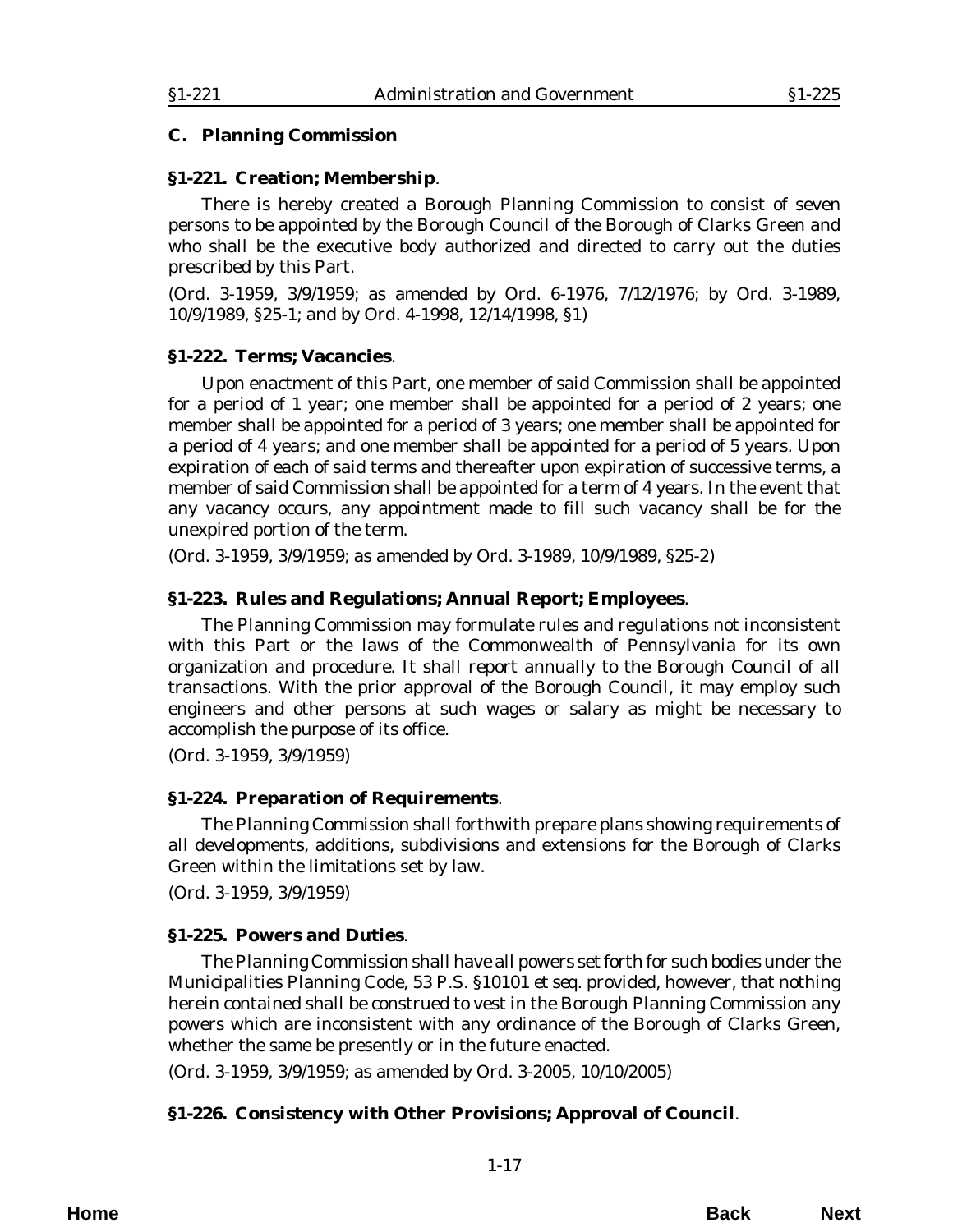<span id="page-19-0"></span>No plan, plot or replot of any portion of the Borough of Clarks Green shall be inconsistent with the Zoning Ordinance [Chapter 27] of said Borough, and no acceptance or disapproval of any such plan, plot or replot shall become finally effective until the action of said Planning Commission is approved by the Council of the Borough of Clarks Green.

(*Ord. 3-1959*, 3/9/1959)

### **§1-227. Incompatibility of Office**.

There shall be no incompatibility of office between a member of the Borough Planning Commission, the office of the Borough Councilmen or the office of a member of the Borough Board of Adjustment or a Borough Zoning Commission.

(*Ord. 3-1959*, 3/9/1959)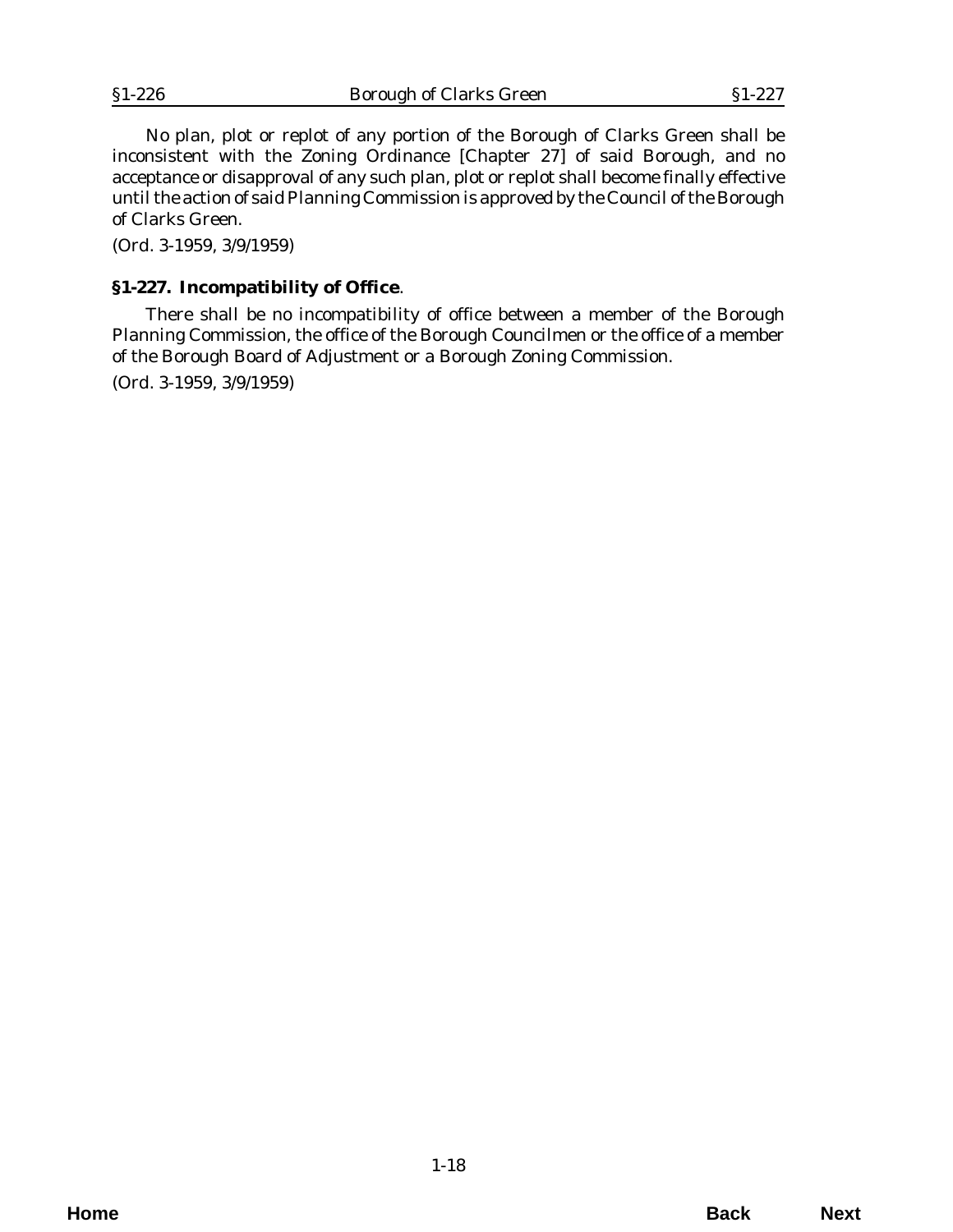#### <span id="page-20-0"></span>**Attorney Fees for Collection of Delinquent Municipal Accounts**

#### **§1-301. Schedule of Attorney's Fees**.

The following schedule of attorney fees is hereby adopted in connection with the collection of delinquent accounts as part of a municipal lien imposed by the Borough of Clarks Green: the sum of \$200 plus filing fees for the filing of a municipal lien, to cover the title work, and drafting and filing of the municipal lien with the Clerk of Judicial Records of Lackawanna County. In the event that the municipal lien is contested by the owner, or the Borough, through its Solicitor, institutes procedures for the collection of the municipal lien, then the legal fee of the Solicitor to be charged to the owner shall be at the ordinary and usual hourly rate of the Solicitor.

(*Ord. 4-1996*, 6/10/1996; as amended by *Ord. 3-2005*, 10/10/2005)

#### **§1-302. Notice Required**.

1. At least 30 days prior to assessing or imposing attorney fees in connection with the collection of a delinquent account, the Borough shall, by United States certified mail, return receipt requested, postage prepaid, mail to the owner the notice hereinafter required (the "notice").

2. If within 30 days of mailing the notice in accordance with the preceding subsection, the certified mail is refused or unclaimed or the return receipt is not received, then at least 10 days prior to assessing or imposing attorney fees in connection with the collection of a delinquent account, the Borough shall, by United States first class mail, mail to the owner the notice.

3. The notice shall be mailed to the owner's last known post office address by virtue of the knowledge and information possessed by the Borough and by the Lackawanna County office responsible for assessments and revisions of taxes. It shall be the duty of the Borough to determine the owner's last post office address known to said collector and County assessment office.

(*Ord. 4-1996*, 6/10/1996)

#### **§1-303. Contents of Notice**.

The notice to the owner shall include the following:

A. A statement of the Borough's intent to impose or assess attorney fees within 30 days of mailing the notice pursuant to §1-302.1 above or within 10 days of the mailing of the notice pursuant to §1-302.2 above.

The manner in which the imposition or assessment of attorney fees may be avoided by payment of the delinquent account.

(*Ord. 4-1996*, 6/10/1996)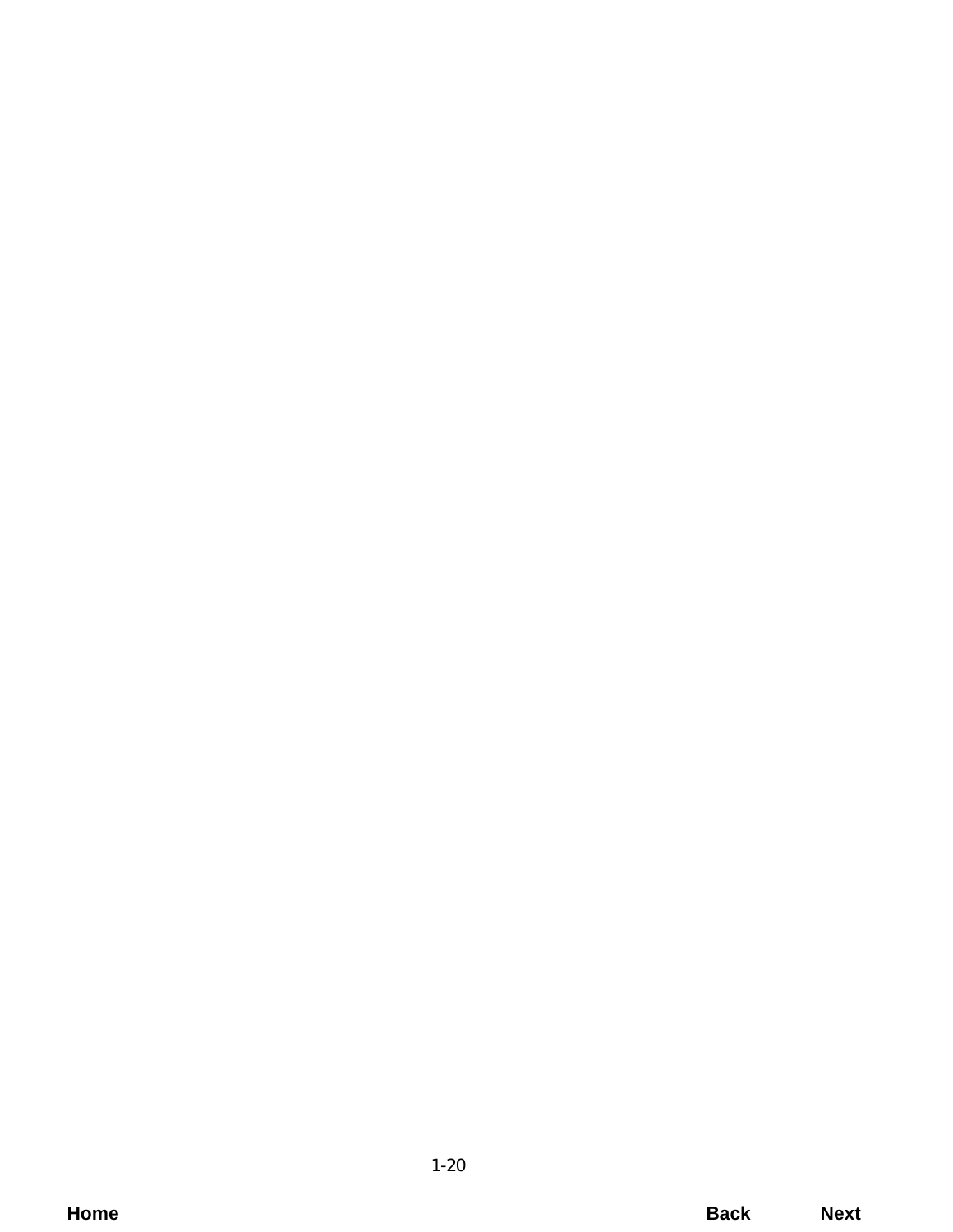### <span id="page-22-0"></span>**Intergovernmental Cooperation Agreement–Municipal Utility Alliance**

### **§1-401. Joinder to Agreement**.

The President of the Borough Council of the Borough of Clarks Green is hereby authorized and directed to execute and deliver a joinder to the amended and restated intergovernmental cooperation agreement dated as of April 7, 2009 (the "agreement"), a copy of which is attached hereto and made a part hereof, and to execute and deliver such additional instruments, and to take such further action, as may be necessary or appropriate to carry forth the agreement and the transactions to be effected under the agreement.

(*Ord. 5-2009*, 5/11/2009, §1)

### **§1-402. Authorization**.

The President of the Borough Council of Clarks Green Borough is hereby authorized to deliver a written commitment to purchase the specific services through the MUA Program, and to execute a purchase and sale agreement with the utility supplier on the terms and conditions negotiated and obtained by the MUA provided that the conditions set forth in Section 12 of the agreement have been met.

(*Ord. 5-2009*, 5/11/2009, §1)

### **§1-403. Notices**.

Written notices under Section 18(a) of the agreement intended for the Borough shall be sent to the following individual at the addresses indicated:

Clarks Green Borough 104 North Abington Road Clarks Green, PA 18411 Attention: President of Borough Council

With a copy to:

Oliver, Price and Rhodes 1212 South Abington Road P.O. Box 240 Clarks Summit PA 18411 Attention: Alfred J. Weinschenk, Esquire

(*Ord. 5-2009*, 5/11/2009, §1)

# **§1-404. Terms of Cooperation**.

The conditions, duration and term, purpose and objective, scope and authority delegated, manner and extent of financing, organizational structure and manner which personal property shall be acquired, managed and disposed of are set forth in the attached agreement.

(*Ord. 5-2009*, 5/11/2009, §1)